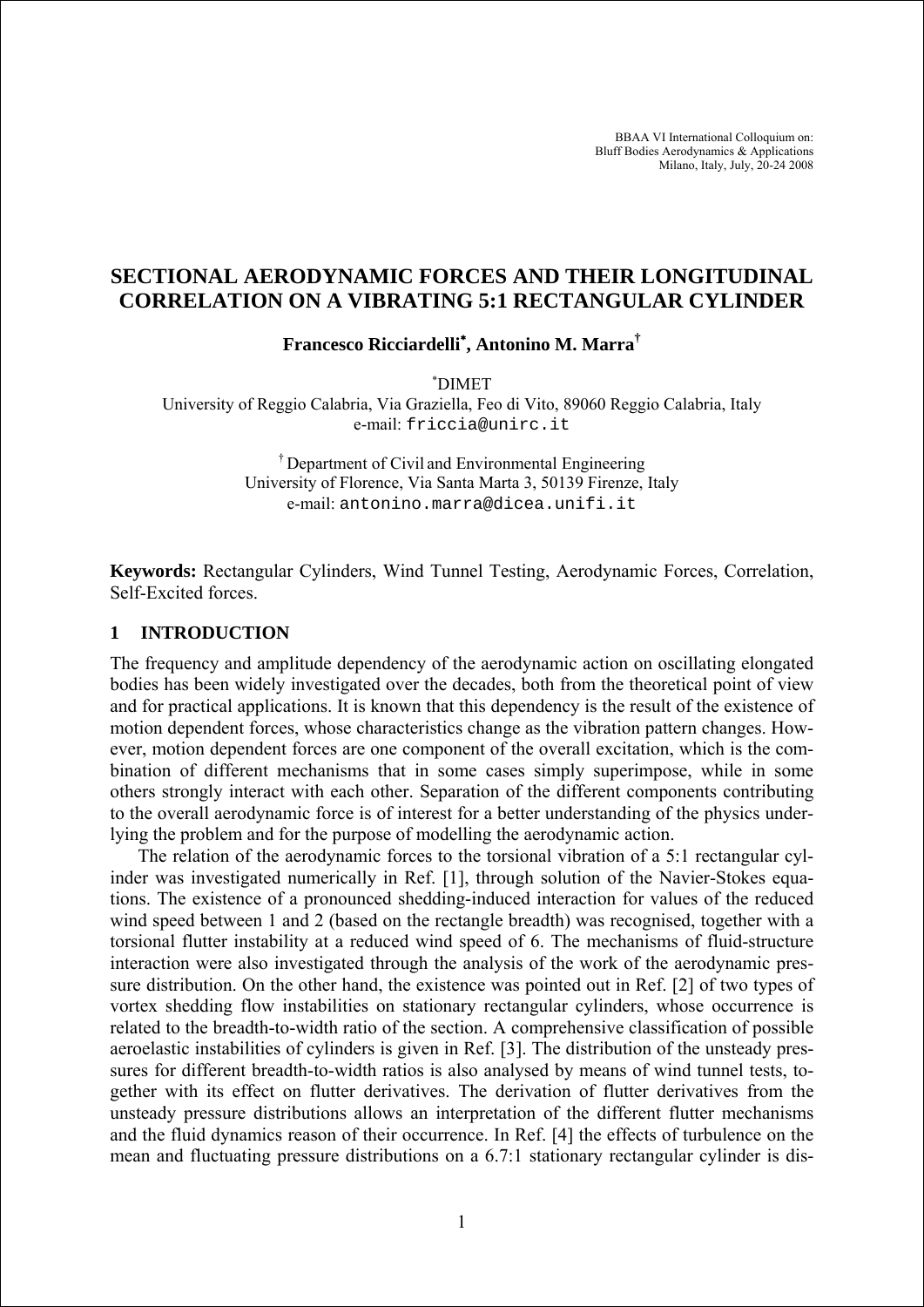cussed, based on the results of wind tunnel measurements. Again based on numerical simulations, in Ref. [5] the aerodynamic characteristics of a variety of rectangular cylinders are investigated, with breadth-to-width ratios in the range of 0.6 to 8. In Ref. [6] the results of the application of Proper Orthogonal Decomposition (POD) to the pressure fluctuations measured in the wind tunnel on an oscillating bridge box section model are discussed. It was found that POD allows decoupling the force components associated with the different excitation mechanisms coexisting on the vibrating model. More generally Ref. [7] discusses the possibility of applying POD to pressure fluctuations, as a tool to investigate the mechanisms of wind loading of structures.

Besides the characteristics of sectional forces, in the analysis of the aeroelastic response of cylinders it is relevant how the aerodynamic action correlates spanwise. In Ref. [8] the results of wind tunnel tests on a section model of a fixed 5:1 rectangular cylinder are discussed. The model upper face was provided with 342 pressure taps, arranged in 18 arrays of 19. This allowed the analysis of the longitudinal coherence of pressure fluctuations at different locations on the lateral face of the rectangle. Finally, in Ref. [9] the results of similar measurements are shown for a vibrating cylinder, through the analysis of the spanwise correlation functions of the aerodynamic forces and of the stagnation and base pressures. It was pointed out that for increasing separation the correlation functions tend to a non-zero value for all vibrations regimes. This indicates the existence of a fully correlated portion of the aerodynamic force, which is observed to be in some cases as large as 89% of the total force.

In this paper the results of wind tunnel pressure measurements on a stationary and vibrating rectangular cylinder with a 5:1 cross section are presented. The investigation is aimed at characterising the sectional aerodynamic action at different vibration regimes, namely buffeting, vortex shedding lock-in and flutter, and its spanwise correlation.





## **2 WIND TUNNEL TESTS**

Wind tunnel tests were carried in the CRIACIV boundary layer wind tunnel in Prato, Italy. The open circuit wind tunnel has a test section of 2.40 m  $\times$  1.65 m, with an upstream fetch of about 8 m. The 2.32 m long rectangular model, with a cross section of 30 cm x 6 cm was placed in the 2.40 cm wide test section, with the suspension system located outside the tunnel (Fig. 1). The model is made of carbon fibre composite to minimise the weight, and is provided with 342 pressure taps arranged in eight sectional arrays (seven of 30 and one of 52 pressure taps) and two longitudinal arrays of 40 taps, as shown in Fig. 2. The array of 52 taps was use for the characterisation of the sectional aerodynamic forces, the arrays of 30 taps were used to investigate the spanwise correlation of the forces, and the two longitudinal arrays were used to characterise the short distance spanwise correlation of pressure fluctuations. In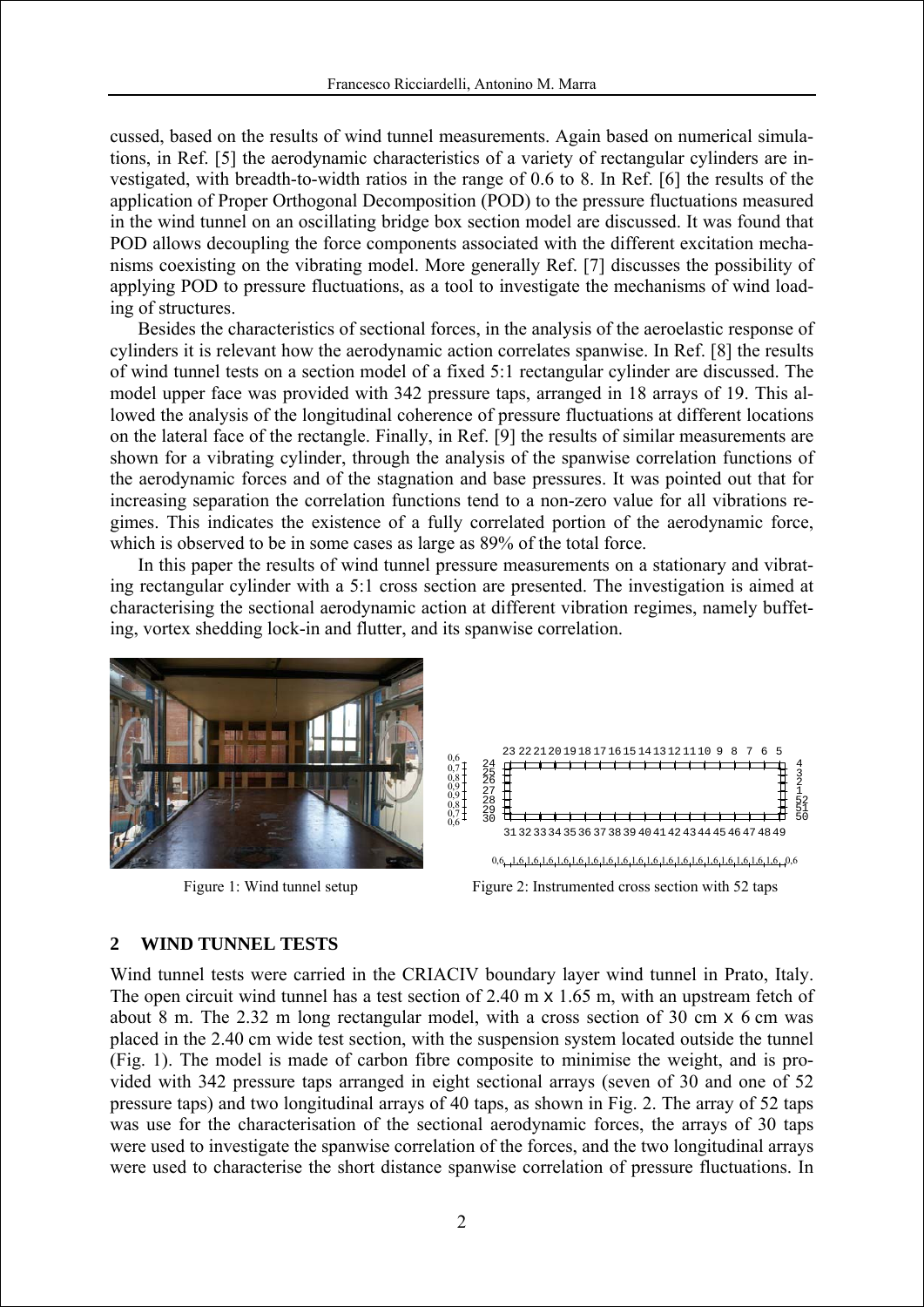addition to the pressure measurements, load cells were used to measure the total aerodynamic forces, and in the dynamic tests three laser displacement transducers were used to measure the model vibration. Measurements were taken in both smooth and turbulent flow at a Reynolds number of 63600, based on the model depth. First tests were carried out on the stationary model, and in a second stage the model was suspended in the vertical and torsional degrees of freedom, and measurements were taken at different reduced wind velocities.

### **3 ANALYSES AND PRELIMINARY RESULTS**

For the particular breadth-to-width ratio of 5:1 considered, the three vibration regimes of buffeting, shedding induced vibration and flutter manifest themselves, depending on the reduced wind speed. In smooth flow a dominant shedding induced heaving vibration was found for values of the reduced wind speed lower then 3 (based on the heaving frequency), and a torsional flutter with a onset reduced speed in the range of 4 to 4.5. At other values of the wind speed the model vibration is associated with the effects of signature turbulence. The aeroelastic behaviour experienced by the model allowed not only comparison of the results obtained in the dynamic tests with those obtained in the static tests, but it allowed also comparison of the results obtained with the same vibration amplitude in the different vibration regimes. As an example of the results obtained, Fig. 3 shows the mean and fluctuating pressure distribution on the fixed model, together with the distribution of the skewness and kurtosis coefficients. These pressure distributions are heavily modified by the presence of turbulence, not only through the increase of the pressure fluctuations on the windward face, but also through the change of the mean and fluctuating pressure distributions on the upper face. This change reflects an change in the aerodynamics, which is better analysed through the spectra of the pressure fluctuations. In Fig. 4 the spectra of the pressure fluctuations at pressure tap are shown, as measured in smooth and turbulent flow, which confirm the different nature of the pressure fluctuations in the two flow regimes. Finally, in Fig. 5 the longitudinal cross correlation of fluctuating pressures at points located on the upper face of the model, 0.18 the model breadth from the trailing edge. The figure shows that the addition of turbulence does not affect the correlation at small separations, but it does for separations larger than 8 times the model depth.



Figure 3: Pressure distribution in smooth flow: (a) mean, (b) RMS, (c) skewness, (d) kurtosis